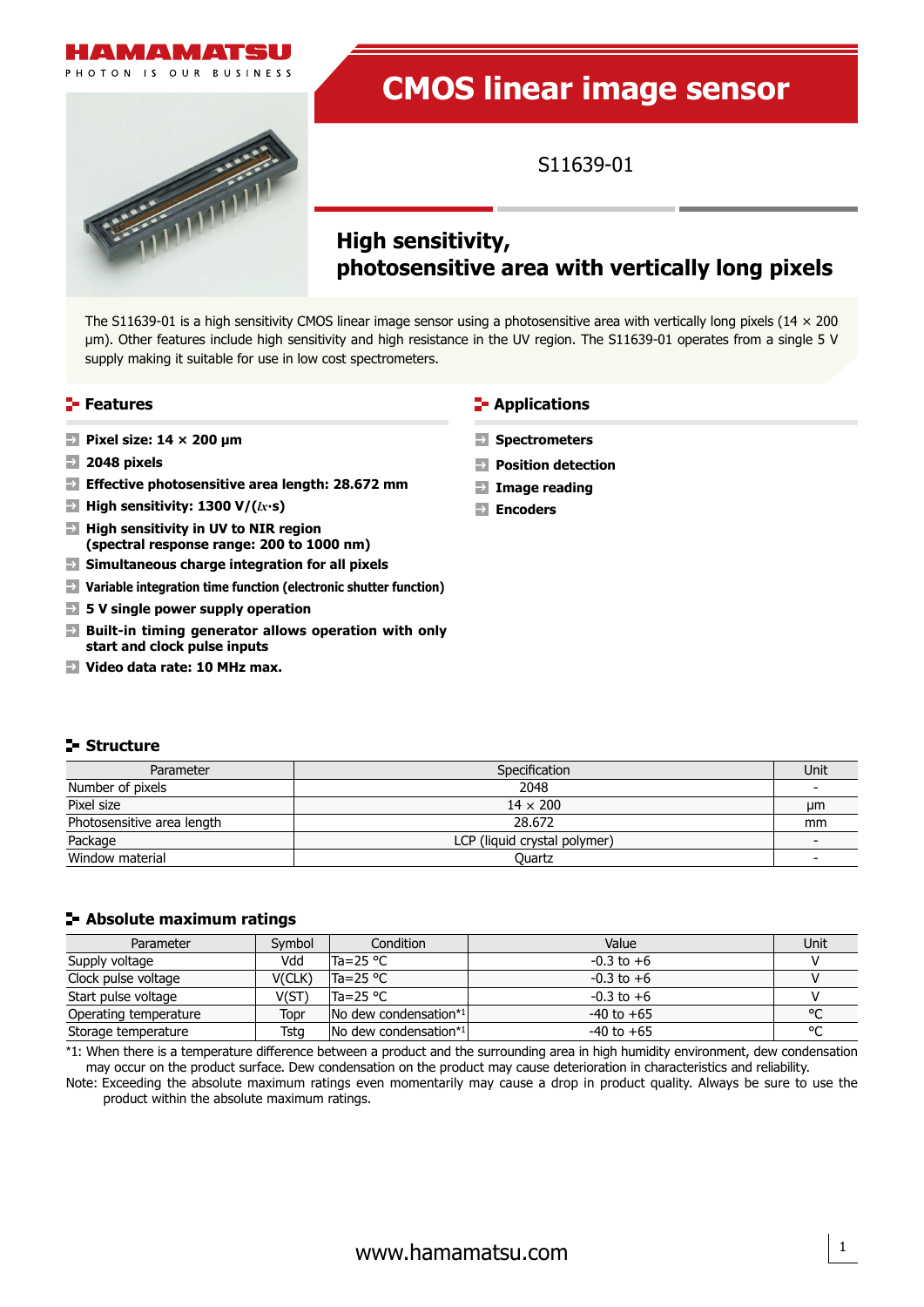# **Recommended terminal voltage (Ta=25 °C)**

| Parameter           |            | Symbol | Min. | Typ.                     | Max.         | Unit |
|---------------------|------------|--------|------|--------------------------|--------------|------|
| Supply voltage      |            | Vdd    | 4.75 |                          | 5.25         |      |
|                     | High level | V(CLK) |      | Vdd                      | $Vdd + 0.25$ |      |
| Clock pulse voltage | Low level  |        |      | $\overline{\phantom{0}}$ | 0.3          |      |
| Start pulse voltage | High level | V(ST   |      | Vdd                      | $Vdd + 0.25$ |      |
|                     | Low level  |        |      |                          | 0.3          |      |

# **Input terminal capacitance (Ta=25 °C, Vdd=5 V)**

| Parameter                              | pymbol     | Min. | Typ. | Max. | Unit |
|----------------------------------------|------------|------|------|------|------|
| Clock pulse input terminal capacitance | C(CLK)     |      |      |      |      |
| Start pulse input terminal capacitance | CCT<br>ぃ◡╹ |      |      |      | Ωľ   |

# **Electrical characteristics [Ta=25 °C, Vdd=5 V, V(CLK)=V(ST)=5 V]**

| Parameter                                        | Svmbol | Min.                     | Typ.                     | Max.                     | Unit           |
|--------------------------------------------------|--------|--------------------------|--------------------------|--------------------------|----------------|
| Clock pulse frequency                            | f(CLK) | 200 k                    | 5 M                      | 10 M                     | H <sub>2</sub> |
| Data rate                                        | DR     | $\overline{\phantom{0}}$ | f(CLK)                   | $\overline{\phantom{0}}$ | Hz             |
| Output impedance                                 |        |                          | $\overline{\phantom{0}}$ | 260                      | 77             |
| Current consumption <sup><math>*2*3</math></sup> | TC     | 20                       | 30                       | 50                       | mA             |

\*2: f(CLK)=10 MHz

\*3: Current consumption increases as the clock pulse frequency increases. The current consumption is 10 mA typ. at f(CLK)=200 kHz.

# **Electrical and optical characteristics [Ta=25 °C, Vdd=5 V, V(CLK)=V(ST)=5 V, f(CLK)=10 MHz]**

| Parameter                         | Symbol              | Min. | Typ.        | Max. | Unit          |
|-----------------------------------|---------------------|------|-------------|------|---------------|
| Spectral response range           | Λ                   |      | 200 to 1000 |      | nm            |
| Peak sensitivity wavelength       | λp                  |      | 700         |      | nm            |
| Photosensitivity*4                | S                   |      | 1300        |      | V/(lx·s)      |
| Conversion efficiency*5           | <b>CE</b>           |      | 25          |      | $\mu$ V/e-    |
| Dark output voltage*6             | Vd                  | 0    | 0.2         | 2.0  | mV            |
| Saturation output voltage*7       | Vsat                | 1.7  | 2.0         | 2.5  |               |
| Readout noise                     | Nread               | 0.1  | 0.4         | 1.2  | mV rms        |
| Dynamic range 1 <sup>*8</sup>     | Drange1             |      | 5000        |      | times         |
| Dynamic range 2 <sup>*9</sup>     | Drange <sub>2</sub> |      | 10000       |      | times         |
| Output offset voltage             | Voffset             | 0.3  | 0.6         | 0.9  | ٧             |
| Photoresponse nonuniformity*4 *10 | <b>PRNU</b>         |      | ±2          | ±10  | $\frac{0}{0}$ |
| Image lag*11                      | Laq                 |      |             | 0.1  | $\%$          |

\*4: Measured with a tungsten lamp of 2856 K

\*5: Output voltage generated per one electron

\*6: Integration time=10 ms

\*7: Difference from Voffset

\*8: Drange1= Vsat/Nread

\*9: Drange2= Vsat/Vd Integration time=10 ms

Dark output voltage is proportional to the integration time and so the shorter the integration time, the wider the dynamic range.

\*10: Photoresponse nonuniformity (PRNU) is the output nonuniformity that occurs when the entire photosensitive area is uniformly illuminated by light which is 50% of the saturation exposure level. PRNU is measured using 2042 pixels excluding 3 pixels each at both ends, and is defined as follows:

PRNU=  $\Delta X/X \times 100$  (%)

X: average output of all pixels, ∆X: difference between X and maximum output or minimum output

\*11: Signal components of the preceding line data that still remain even after the data is read out in a saturation output state. Image lag increases when the output exceeds the saturation output voltage.

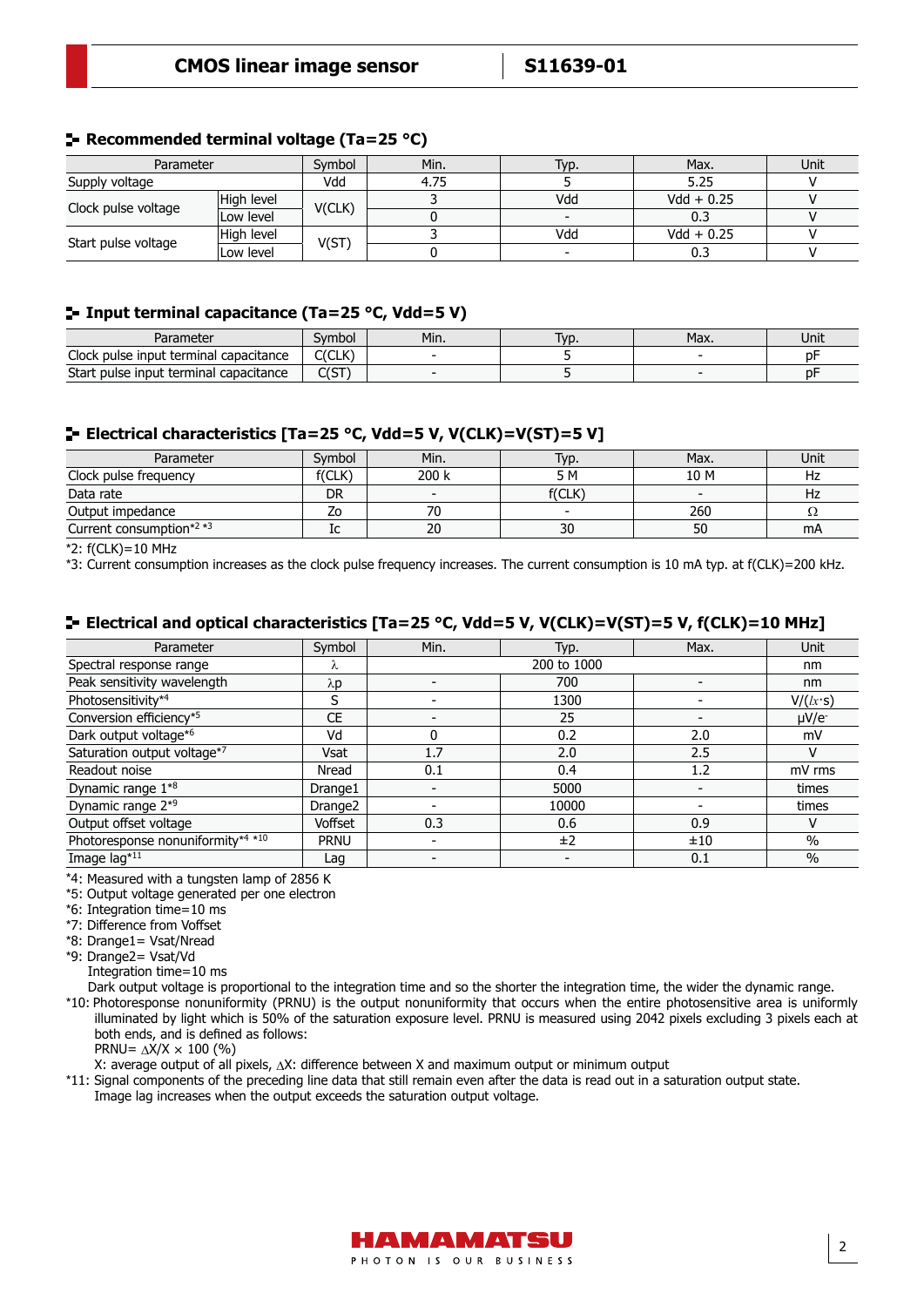

# **Spectral response (typical example) Spectral response in UV region (typical example)**

# **Block diagram**



AMAMATSU PHOTON IS OUR BUSINESS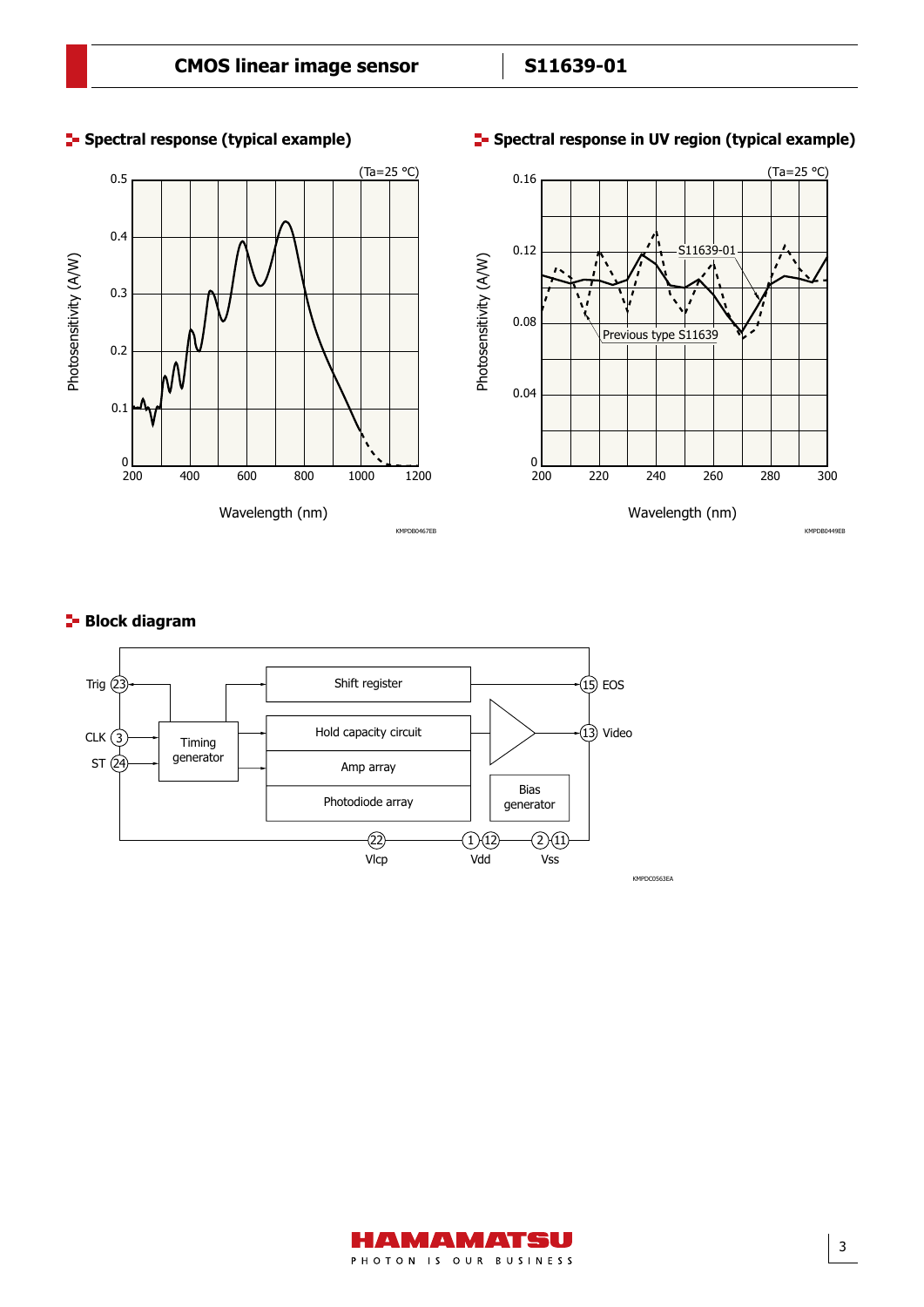# **<sup>1</sup>- Output waveform of one pixel**

The timing for acquiring the Video signal is synchronized with the rising edge of a trigger pulse (See red arrow below.).



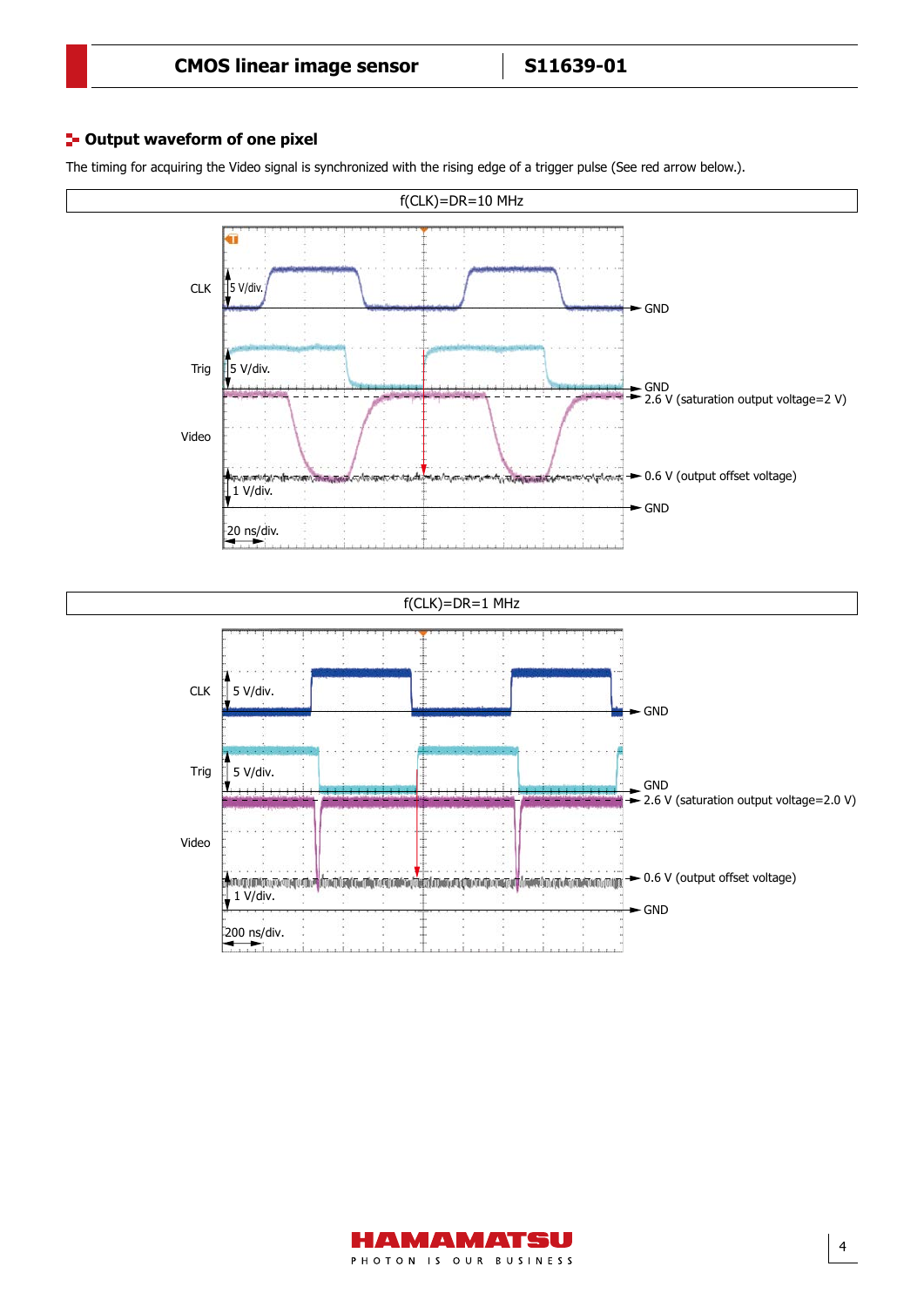# **T**- Timing chart



KMPDC0399EB

| Parameter                       | Symbol                | Min.       | Typ. | Max. | Unit |
|---------------------------------|-----------------------|------------|------|------|------|
| Start pulse width interval*12   | tpi(ST)               | 106/f(CLK) |      |      |      |
| Start pulse high period*12 *13  | thp(ST)               | 6/f(CLK)   |      |      |      |
| Start pulse low period          | tlp(ST)               | 100/f(CLK) |      |      |      |
| Start pulse rise and fall times | $tr(ST)$ , $tf(ST)$   |            | 10   | 30   | ns   |
| Clock pulse duty                |                       | 45         | 50   | 55   | $\%$ |
| Clock pulse rise and fall times | $tr(CLK)$ , $tf(CLK)$ |            | 10   | 30   | ns   |

\*12: Dark output increases if the start pulse period or the start pulse high period is lengthened.

\*13: The integration time equals the high period of ST plus 48 CLK cycles.

The shift register starts operation at the rising edge of CLK immediately after ST goes low.

The integration time can be changed by changing the ratio of the high and low periods of ST.

If the first Trig pulse after ST goes low is counted as the first pulse, the Video signal is acquired at the rising edge of the 89th Trig pulse.

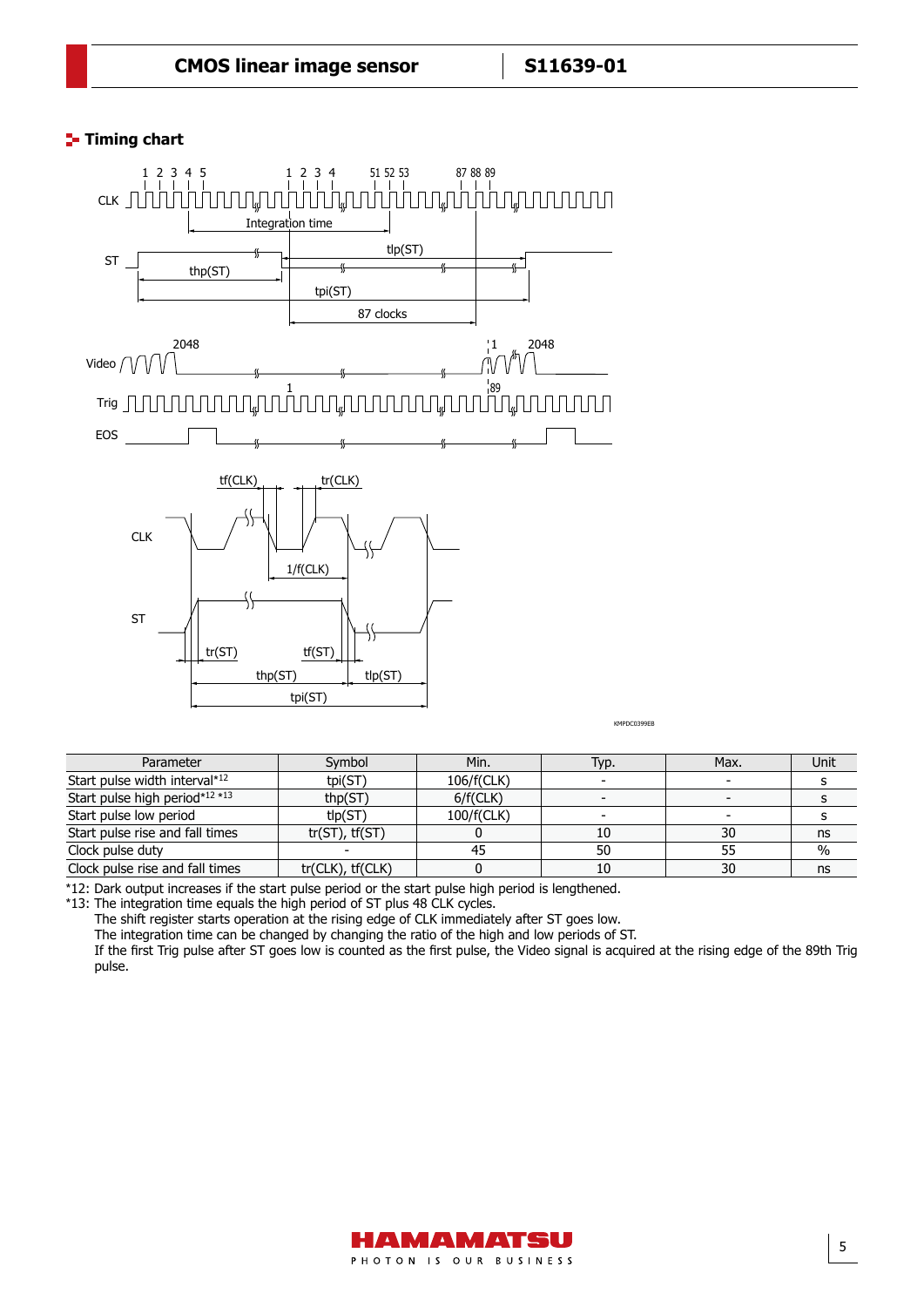# **P**-Operation example

When the clock pulse frequency is maximized (data rate is also maximized), the time of one scan is minimized, and the integration time is maximized (for outputting signals from all 2048 channels)

Clock pulse frequency = Data rate =  $10$  MHz

Start pulse cycle =  $2140/f(CLK) = 2140/10 MHz = 214 \text{ }\mu\text{s}$ 

High period of start pulse = Start pulse cycle - Start pulse's low period min.

 $= 2140/f(CLK) - 100/f(CLK) = 2140/10 MHz - 100/10 MHz = 204 \text{ }\mu\text{s}$ 

Integration time is equal to the high period of start pulse + 48 cycles of clock pulses, so it will be  $204 + 4.8 = 208.8$  µs.



# **P**- Dimensional outline (unit: mm)







- \*1: Distance from package edge to photosensitive area center
- \*2: Distance from package edge to photosensitive area edge
- \*3: Distance from glass surface to photosensitive surface
- \*4: Distance from package bottom to photosensitive surface
- \*5: Glass thickness

KMPDA0326ED

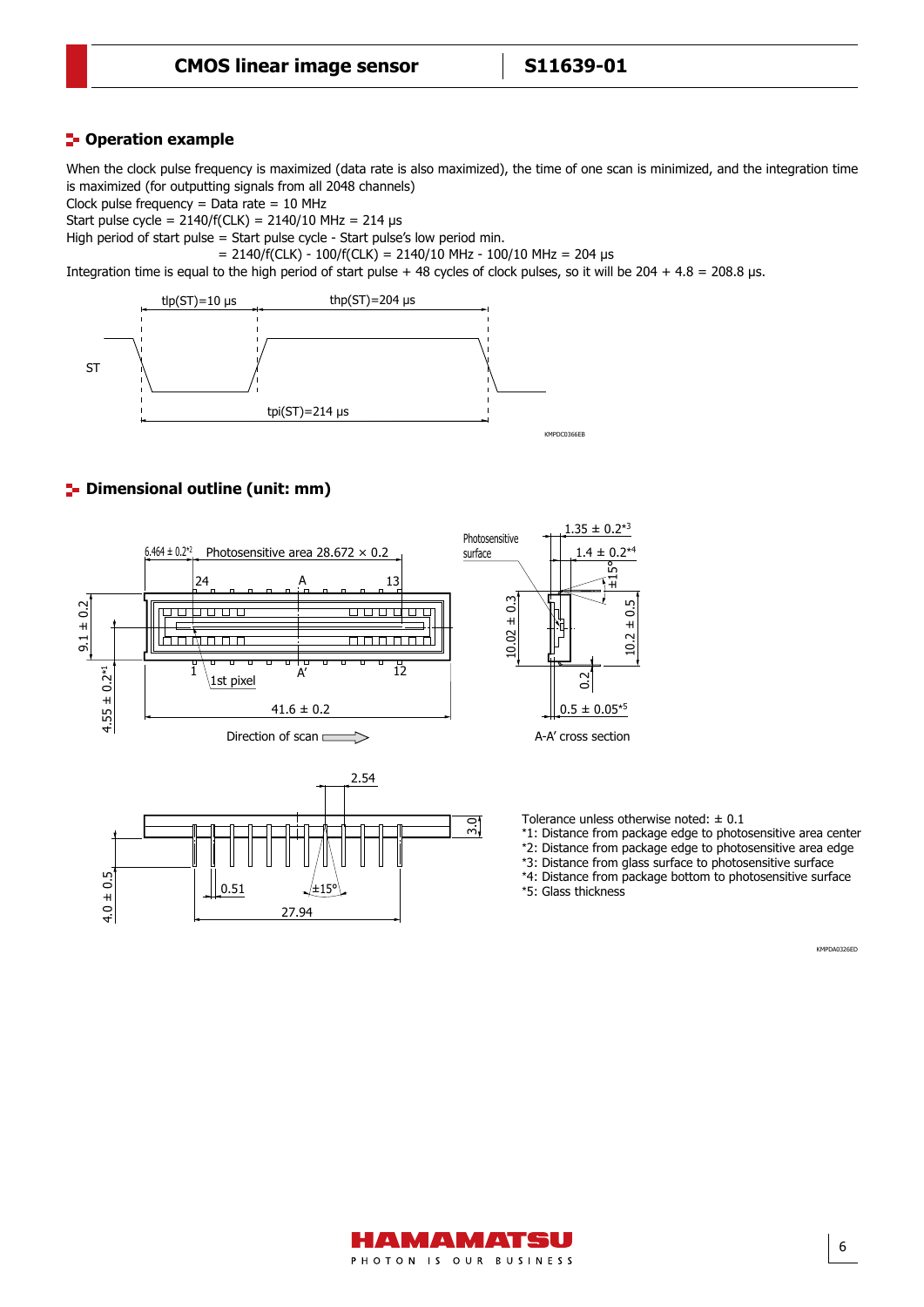# **Pin connections**

| Pin no. | Symbol     | I/O                      | Description    | Pin no. | Symbol      | I/O                      | <b>Description</b>                                          |
|---------|------------|--------------------------|----------------|---------|-------------|--------------------------|-------------------------------------------------------------|
|         | Vdd        |                          | Supply voltage | 13      | Video       | $\circ$                  | Video signal* <sup>14</sup>                                 |
|         | Vss        | $\overline{\phantom{a}}$ | <b>GND</b>     | 14      | <b>NC</b>   | $\overline{\phantom{a}}$ | No connection                                               |
|         | <b>CLK</b> |                          | Clock pulse    | 15      | <b>EOS</b>  | $\circ$                  | End of scan                                                 |
| 4       | <b>NC</b>  | ۰.                       | No connection  | 16      | <b>NC</b>   | $\blacksquare$           | No connection                                               |
|         | NC.        | Ξ.                       | No connection  | 17      | <b>NC</b>   | $\overline{\phantom{0}}$ | No connection                                               |
| 6       | <b>NC</b>  | $\overline{\phantom{a}}$ | No connection  | 18      | <b>NC</b>   | $\overline{\phantom{a}}$ | No connection                                               |
|         | NC.        | $\overline{\phantom{0}}$ | No connection  | 19      | <b>NC</b>   | $\overline{\phantom{a}}$ | No connection                                               |
| 8       | <b>NC</b>  | $\overline{\phantom{0}}$ | No connection  | 20      | <b>NC</b>   | $\overline{\phantom{a}}$ | No connection                                               |
| 9       | NC.        | $\overline{\phantom{0}}$ | No connection  | 21      | NC.         | $\overline{\phantom{a}}$ | No connection                                               |
| 10      | <b>NC</b>  | $\overline{\phantom{0}}$ | No connection  | 22      | <b>VIcp</b> |                          | Bias voltage for negative<br>voltage circuit* <sup>15</sup> |
| 11      | Vss        |                          | <b>GND</b>     | 23      | Trig        | 0                        | Trigger pulse for video signal<br>acquisition               |
| 12      | Vdd        |                          | Supply voltage | 24      | <b>ST</b>   |                          | Start pulse                                                 |

\*14: Connect a buffer amplifier for impedance conversion to the video output terminal so as to minimize the current flow. As the buffer amplifier, use a high input impedance operational amplifier with JFET or CMOS input.

\*15: Approximately -1.5 V generated by the negative voltage circuit inside the chip is output to the terminal. To maintain the voltage, insert a capacitor around 1 μF between Vlcp and GND.

Note: Leave the "NC" terminals open and do not connect them to GND.

# **<sup>1</sup>** Application circuit example



HAMAMATSU PHOTON IS OUR BUSINESS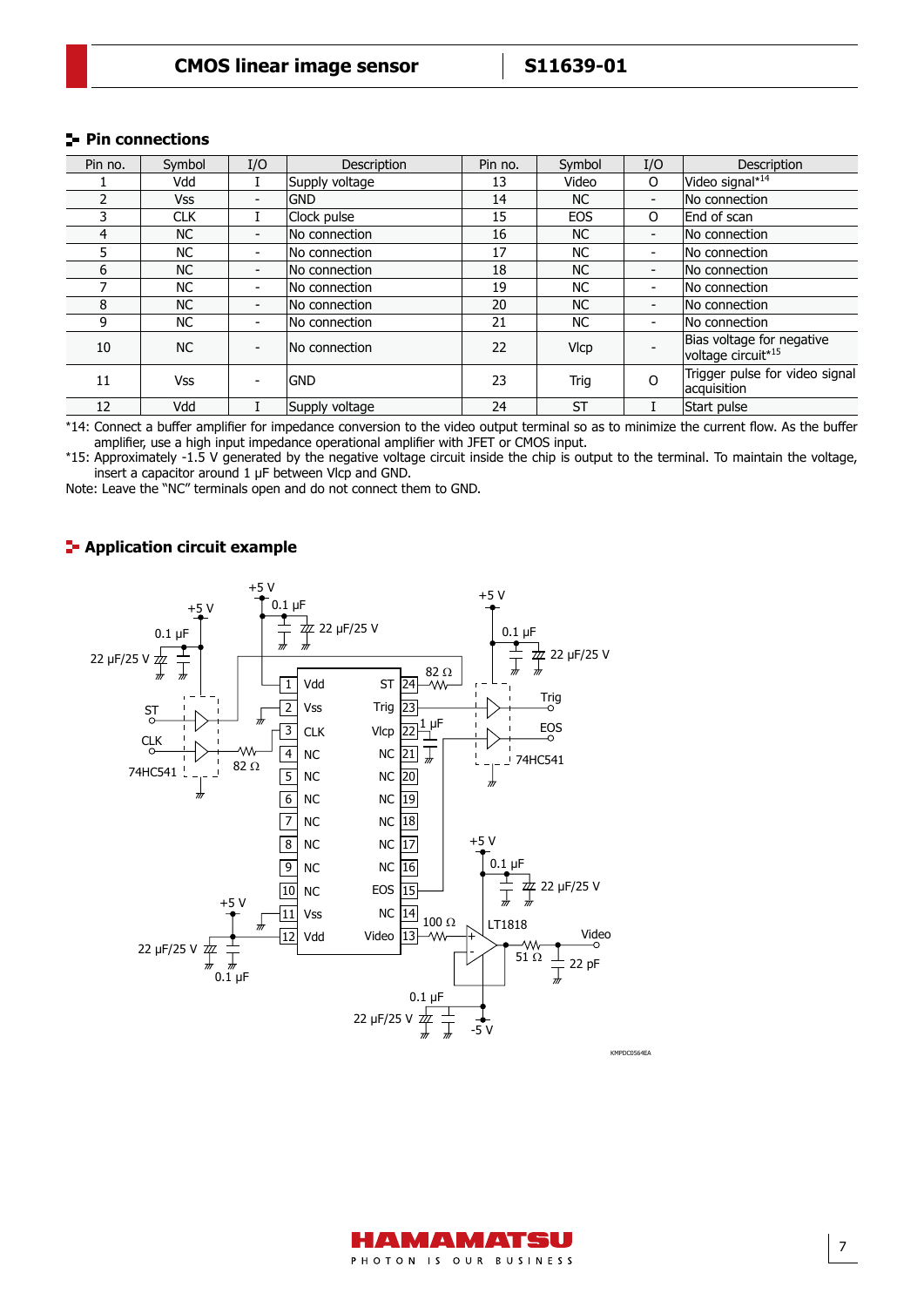# **Precautions**

(1) Electrostatic countermeasures

This device has a built-in protection circuit against static electrical charges. However, to prevent destroying the device with electrostatic charges, take countermeasures such as grounding yourself, the workbench and tools to prevent static discharges. Also protect this device from surge voltages which might be caused by peripheral equipment.

(2) Light input window

If dust or dirt gets on the light input window, it will show up as black blemishes on the image. When cleaning, avoid rubbing the window surface with dry cloth or dry cotton swab, since doing so may generate static electricity. Use soft cloth, paper or a cotton swab moistened with alcohol to wipe dust and dirt off the window surface. Then blow compressed air onto the window surface so that no spot or stain remains.

## (3) Soldering

To prevent damaging the device during soldering, take precautions to prevent excessive soldering temperatures and times. Soldering should be performed within 5 seconds at a soldering temperature below 260 °C.

## (4) Operating and storage environments

Always observe the rated temperature range when handling the device. Operating or storing the device at an excessively high temperature and humidity may cause variations in performance characteristics and must be avoided.

## (5) UV exposure

This device is designed to suppress performance deterioration due to UV exposure. Even so, avoid unnecessary UV exposure to the device. Also, be careful not to allow UV light to strike the cemented portion of the glass.

# **E**-Related information

www.hamamatsu.com/sp/ssd/doc\_en.html

- **Precautions**
- ∙ Disclamer
- ∙ Image sensors

### Driver circuit for CMOS linear image sensors C13015-01 [sold separately]

The C13015-01 is a driver circuit designed for HAMAMATSU CMOS linear image sensors S11639-01/-11, S12706 and S13496/-11. The C13015-01 can be used in spectrometers, etc. when combined with the CMOS linear image sensor.

# **Features**

- **Built-in 16-bit A/D converter**
- **Interface to computer: USB 2.0**
- **Power supply: USB bus power operation**